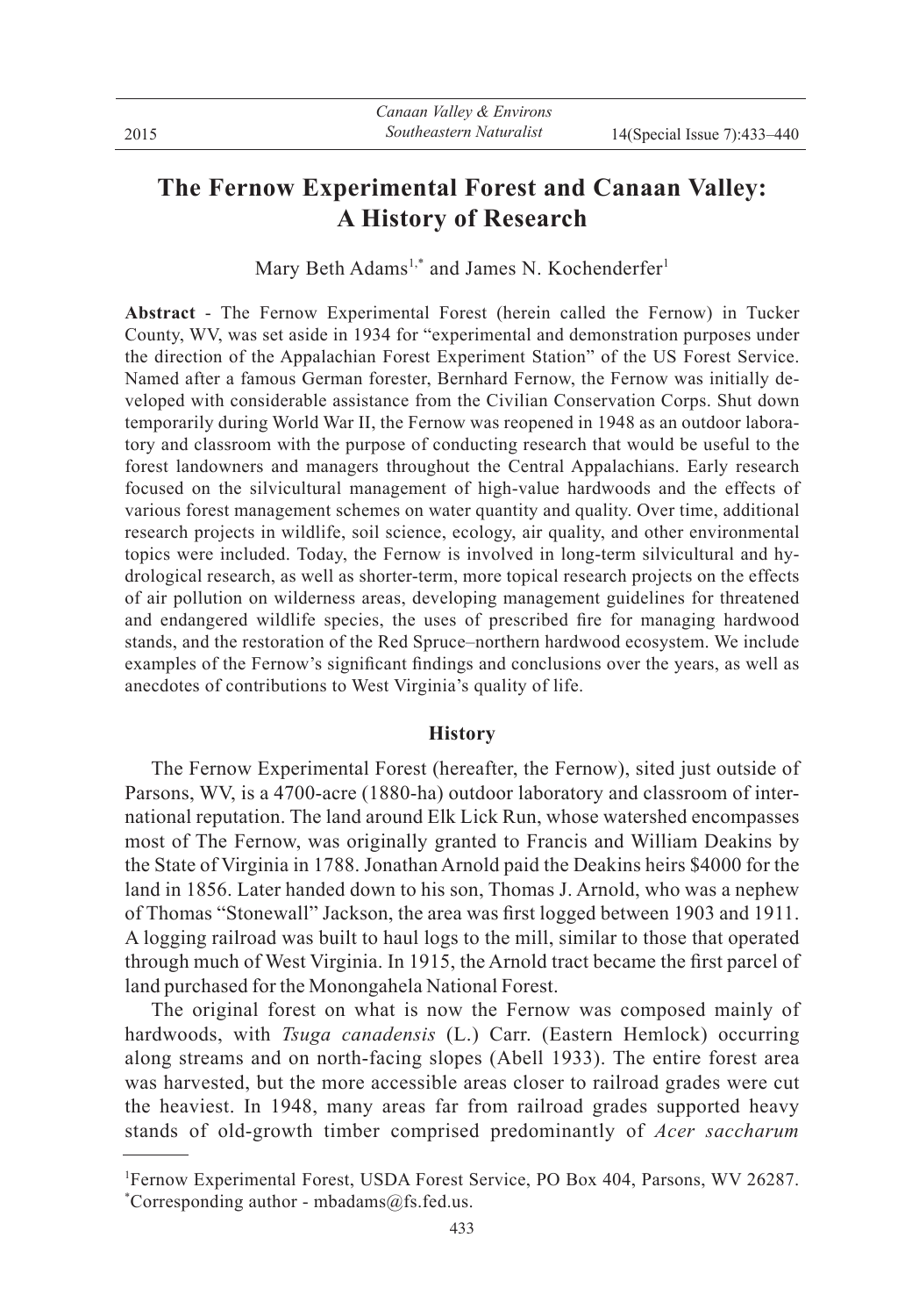Marsh. (Sugar Maple). Trimble (1977) felt that early reports underestimated the quantity of timber left after the original logging because later merchantability standards were different. For example, a 1960 inventory of one of the Fernow's research watersheds indicated that there were more than 100 Sugar Maple trees of 24 inches (61 cm) in diameter at breast height (dbh) and numerous large *Carya ovata* (Mill.) K. Koch (Shagbark Hickory) and *Quercus rubra* L. (Red Oak) trees, comprising a stand averaging 13,000 board feet per acre (76.8 m<sup>3</sup>/ ha) (Kochenderfer and Wendel 1983). By this time, most of the watershed's large trees were residuals from the original logging. Fire has not been an issue on The Fernow because a US Forest Service protection unit was organized in 1916 (Trimble 1977) and, unlike many logged areas above 3000 ft (914 m) in elevation in West Virginia, large accumulations of flammable coniferous slash were not left after logging.

 In the early 1930s, the US Forest Service made a concerted nationwide effort to establish experimental forests in representative forest types. The Fernow was one of the original 24 Experimental Forests. There are now 81 Experimental Forests and Ranges administered by the USDA Forest Service throughout the nation and its territories. In 1931, four areas on the Monongahela National Forest were examined for possible use as an experimental forest, among which was the Elk Lick Run watershed. The area was recommended because of its variety of sites and timber types, stands older than most on the Monongahela, typical north-central West Virginia topography, and good access. On 28 May 1934, the Fernow Experimental Forest was established by the Chief of the US Forest Service "to make permanently available for forest research and the demonstration of its results a carefully selected area representing forest conditions that are important in Northeastern West Virginia ... Opportunities are afforded for experiments along many lines such as cultivating young stands, studies of growth rates and natural reproduction, and other problems bearing upon forest management in the region" (Fernow Establishment Order, 28 March1934; on file at the USDA Forest Service Timber and Watershed Laboratory, Parsons, WV). With this broad mandate, the Fernow was born with the intent that it develop into a premier research and demonstration forest.

 In its first two years, The Fernow developed quickly, thanks to the efforts of the Civilian Conservation Corps (CCC) and the Civil Works Administration, the same groups responsible for outstanding work on the Monongahela National Forest. A CCC camp located at the Nursery Bottom in Parsons supplied labor for building roads, for construction of the reservoir located on the Fernow that supplied the town of Parsons with free, clean, gravity-fed water for almost 50 years, and for trail construction, including the Fernow's Zero-Grade Trail, which became an important demonstration and teaching area.

## **Early Research**

 Some of the Fernow's earliest research projects, which dealt with the effects of fire on hardwood forests, were started in 1935 as part of the Appalachian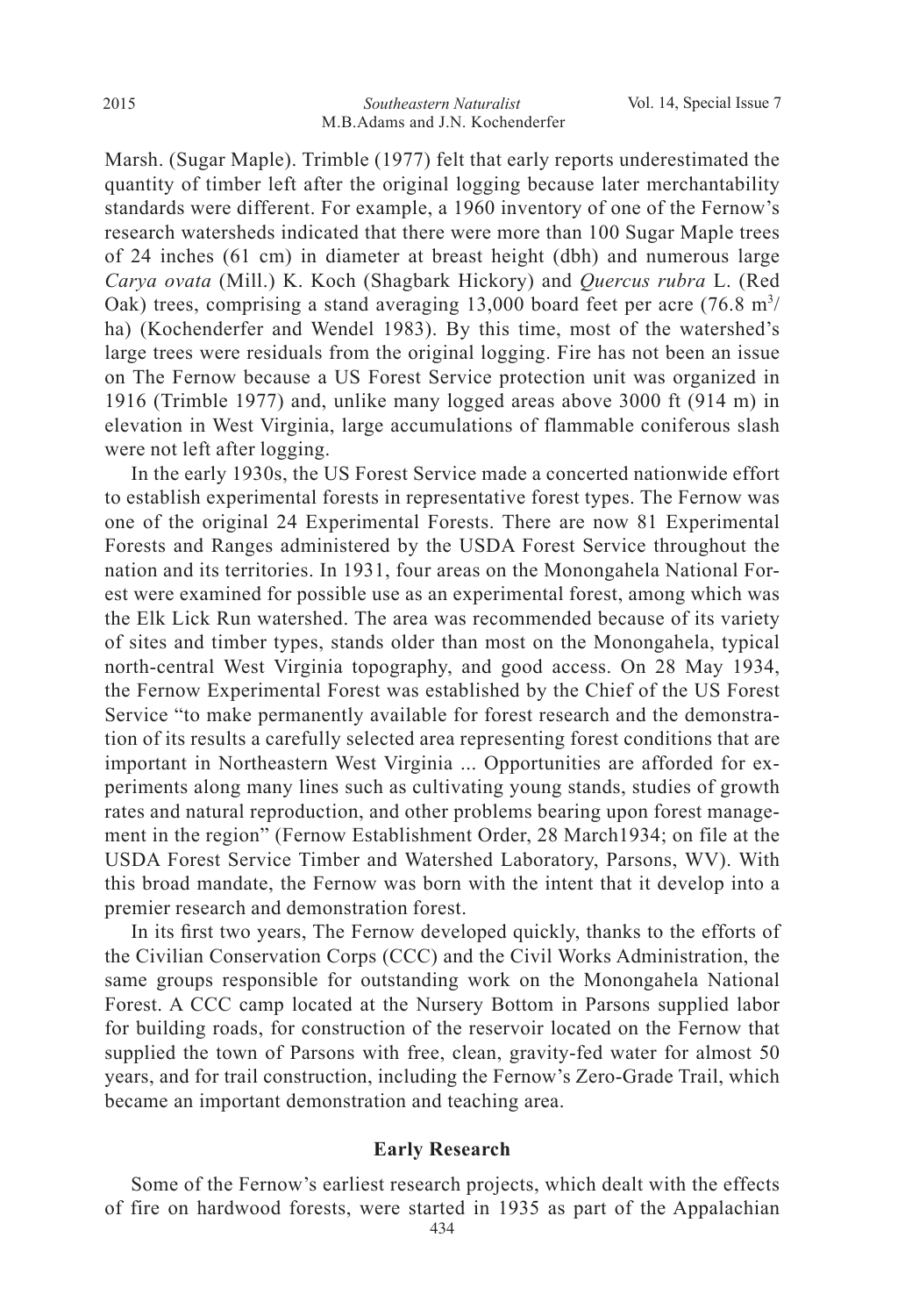#### *Southeastern Naturalist* M.B.Adams and J.N. Kochenderfer 2015 Southeastern Naturalist Vol. 14, Special Issue 7

Experiment Station's fire damage project. Further, Jesse Buell established crop-tree-release and thinning studies (Trimble 1977). Research also started on the reforestation of burned-over *Picea rubens* Sarg. (Red Spruce) lands on the Monongahela National Forest (Minkler 1945, Trimble 1977). Then, in 1941, with the nation gearing up for World War II, work at the Fernow came to a halt, with the exception of remeasurements of spruce plantings. In 1948, the Northeastern Forest Experiment Station established a unit in Elkins, WV that was primarily responsible for activities on the newly reopened Fernow. Sydney Weitzman served as the center's first leader, the equivalent of today's Project Leader. Until an office was built in 1954, the old bunkhouse, built by the CCC and paneled in wormy chestnut, housed the Fernow's office. The research unit officially moved to Parsons in 1964, when a new laboratory, the current Timber and Watershed Laboratory, was constructed at the Nursery Bottom and dedicated by US Senator Robert C. Byrd.

 Starting in 1948, two lines of applied research have been pursued at the Fernow: forest management and watershed management. Early research in forest management focused mostly on the mixed hardwood stands found at lower elevations (Trimble 1977). Some research continued on Red Spruce and on northern hardwoods at sites off the Fernow (Adams et al. 2012). These projects addressed questions relating to regenerating, growing, tending, and harvesting trees and stands. The questions included:

- How do different cutting practices affect the yield and value of timber over time?
- What is the best way to reproduce a diverse stand of high-value trees?
- What kinds of management practices are required to insure the survival and rapid growth of desirable crop trees?

Although the Fernow's watershed projects delved more into basic research questions, they also dealt with the following practical issues about forest management and hydrology:

- Does cutting trees increase water yields for downstream municipal water supplies, such as the Parsons reservoir?
- Does cutting trees cause flooding?

As of 2002, the Fernow had hosted about 120 forest research studies and 70 watershed research studies. Some were designed as short-lived projects with specific objectives, while others have continued as long-term studies. A few are still going 60 years later.

 Although two separate research units, one devoted to forest management research and the other to watershed research, existed until 1994, many of the large-area studies were conducted jointly by the scientists of these two research units, yielding gains in the research's productivity and relevance. The two units merged in 1994, creating today's unit charged with investigating "Sustainable Forest Ecosystems in the Central Appalachians". Compared to the previous units, this mission includes larger and broader scales of research.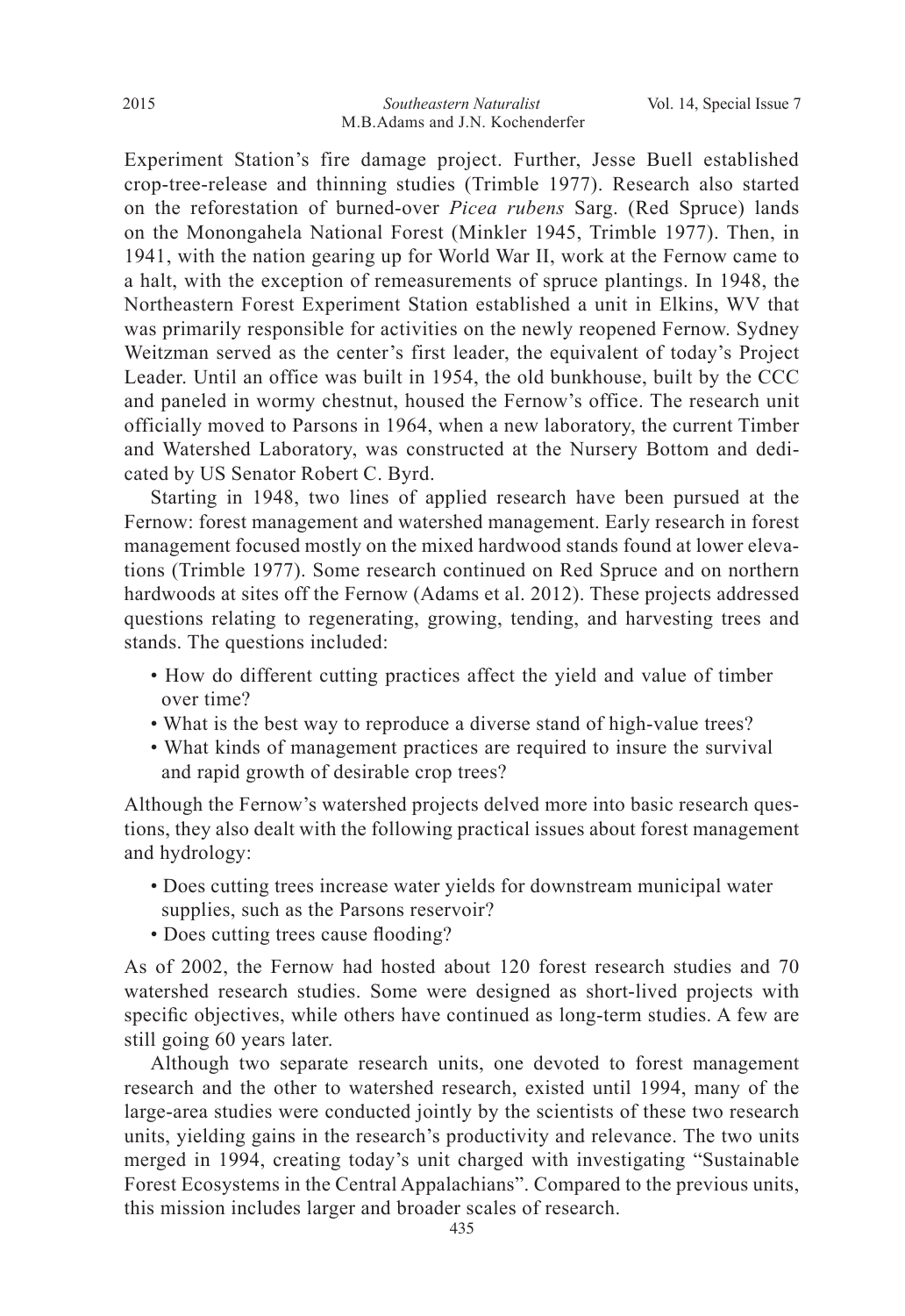Particularly notable among the long-term forest management studies is the ongoing Study 4101-02, "Large Area Comparisons of Forest Management Practices in Appalachian Forest Types". Three forms of partial cutting, specifically the diameter-limit, intensive, and extensive single-tree selection practices, on three site index classes have been experimentally applied for the past 60 years. For controls, we have been monitoring unmanaged reference stands. Initially, we designed this study to better understand the effects of partial harvesting systems on forests. Using the framework of this study, scientists have addressed numerous forest management concerns, including residual tree quality after partial cutting (Smith et al. 1994, Trimble and Smith 1970), composition of natural regeneration (Smith and Miller 1987), forest economics (Miller 1991), and growth and yield (Trimble 1961, 1970). Although such forestry questions were basically answered in the past half-century, continuing this study is important because it allows us to better understand the long-term impacts of repeated harvesting on the forest's sustainability.

 Another value of this long-term project is that some environmental factors, like changes in climate, exotic pests, succession, and nutrients, can cause forests to change. Through this study, scientists will be able to assess the impacts of these factors on current forests by comparing them to past conditions. A key to forest sustainability is understanding the long-term impacts of forest management practices. The Fernow's Study 4101-02 is a rare example of a project that addresses that issue. As an example of its value, the project has indicated that managing secondgrowth, even-aged hardwood stands in the Central Appalachians using single-tree selection results in a conversion to shade-tolerant species and at least a 20 percent reduction in periodic growth (Lamson and Smith 1991).

 Equally of note are the Fernow's long-term watershed studies. Five small watersheds were fitted with flow gauges in 1951, calibrated, and then different cutting practices, such as clear cut, diameter limit, and two types of selection harvests, were applied to four of the watersheds. These studies on the effects of forest harvesting on water yields and hydrology have provided important long-term perspectives that are relevant throughout the United States. From these studies, we demonstrated that the effects of cutting trees on water yield are proportional to the amount of timber removed. We also showed that the effects are relatively short-lived, with the discharge regime returning to pre-treatment levels in only a few years. With proper forest management and best management practices, the effects on stream flow and water quality can be minimized (Kochenderfer and Hornbeck 1999).

 From the Fernow's birth, its research has been linked to the issues of Canaan Valley. The logging of 1880–1920, which was often accompanied by fire, provided fertile ground for much research. Montane boreal forests dominated by Red Spruce formerly occurred on about 550,000 acres (220,000 ha) in the Allegheny Mountains of West Virginia. Today, their extent has been reduced to 50,000 acres (20,000 ha; DiGiovanni 1990). The earliest research, described in Trimble's (1977) excellent history of the Fernow, included an evaluation of fire damage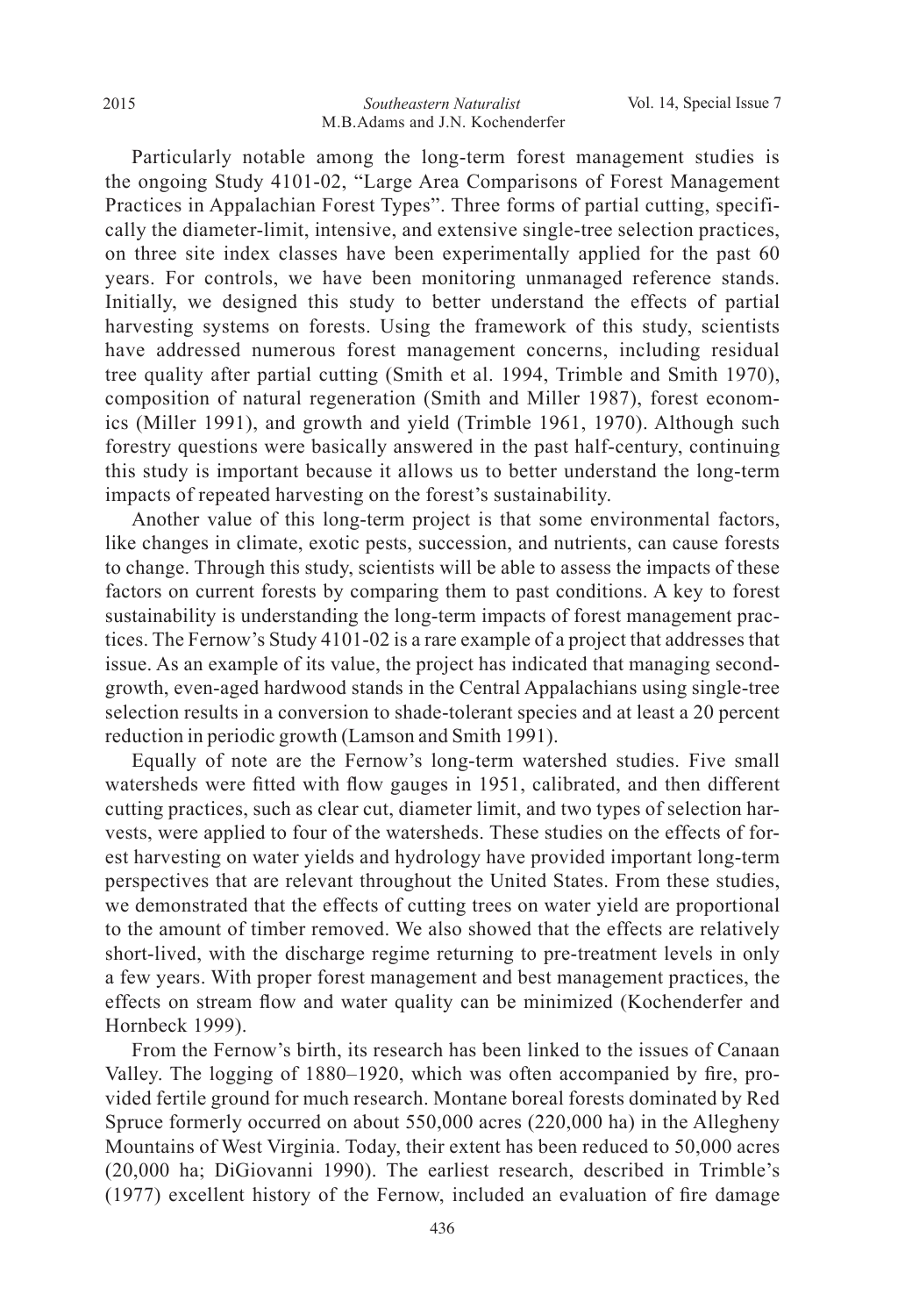on forests. In 1940, Leon Minkler established a number of study plots evaluating reforestation in the cut- and burned-over spruce lands on the Monongahela National Forest, as well as on the Pisgah National Forest in North Carolina. Thomas G. Clark (1954) reported on the success of experimental plantings designed to reestablish Red Spruce, *Pinus resinosa* Ait. (Red Pine), and *Abies balsamea* (L.) Mill*.* (Balsam Fir) on these areas in West Virginia. That research led to several conclusions:

- 1. On poor rocky sites, planted Red Spruce survived better than planted Southern Balsam Fir.
- 2. Spruce grew twice as much as Fir during the first three years, but by 10 years the Fir had gained the advantage in both planted and seeded treatments.
- 3. Although planting appeared to yield better results than direct seeding for both species, the direct seeding of the Fir was fairly successful (Clark 1954).

 Hornbeck and Kochenderfer (1998) evaluated the growth trends and management implications for West Virginia's Red Spruce forests, many of which are located in or adjacent to Canaan Valley. They concluded that, after a period of decline from about 1960 to the early 1980s, annual growth rates in mature forests stabilized. They reported that, even though growth declined in plantations, thinning could reverse it. Their research concluded with an optimistic assessment of the possible future for Red Spruce in West Virginia, and provided an additional impetus for some of our newest research on Red Spruce.

# **Recent Research**

 Currently, the Fernow's scientists are developing information needed to restore the montane Red Spruce community in the Central Appalachians. Pressures on this relict spruce community include second-home recreational development, surface coal mining, insect pests, climate change, and perhaps acid deposition. Considered the second most threatened forest landscape in eastern North America, these forests are home to two endangered vertebrates, *Glaucomys sabrinus fuscus* Miller (Virginia Northern Flying Squirrel) and *Plethodon nettingi* Green (Cheat Mountain Salamander). The Red Spruce forest also hosts several other locally and regionally rare plant and animal species. Driven in part by regulatory concerns and the lack of data on suitable habitats for the montane boreal forest's endangered species, the staff at the Northern Research Station's Timber and Watershed Laboratory have embarked on two new research foci: Red Spruce forest restoration and ecology of the Virginia Northern Flying Squirrel.

 We have conducted preliminary research on Red Spruce restoration at the Mead Westvaco Wildlife and Ecosystem Research Forest (12 mi [19 km] southwest of Elkins, Randolph County, WV; hereafter called the MW Research Forest). We have sought to understand the establishment and disturbance histories of current Red Spruce forests. The work has provided data for a series of simulation studies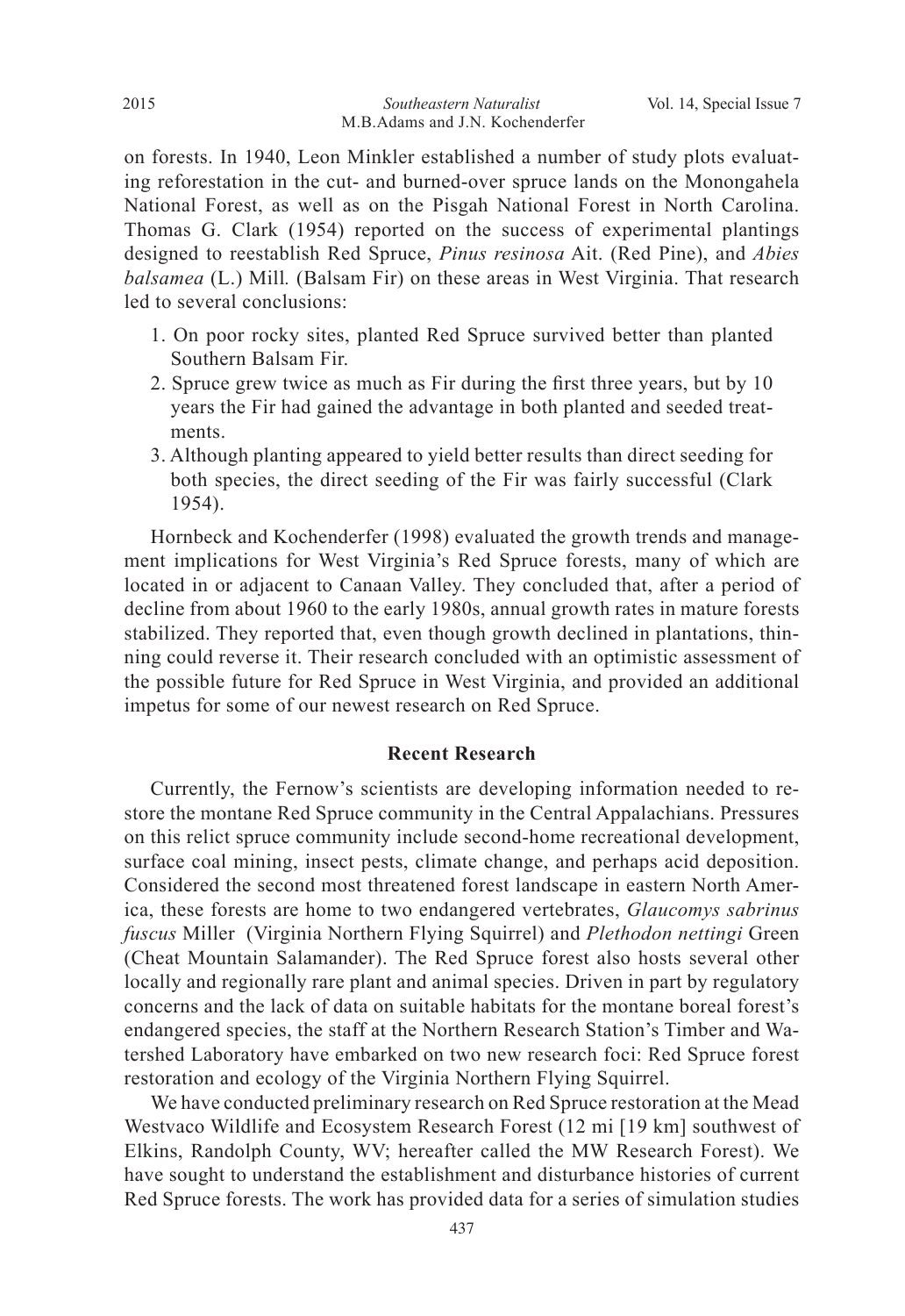designed to answer questions about the usefulness of active forest management to shorten the time until current Red Spruce forests develop the old-growth structure needed by the Virginia Northern Flying Squirrel. Schuler et al. (2002) concluded that restoring Red Spruce may mitigate the Flying Squirrel's decline. Also, work is proceeding to identify and apply forest management methods that would move Red Spruce from its role as a minor understory component of northern hardwood stands to a dominant overstory tree.

 Our research on the Flying Squirrel has focused on three topics: den ecology, forest habitat use, and habitat modeling. Using squirrels outfitted with radiotelemetry transmitters, we have been studying denning ecology and habitat use at numerous sites in the Monongahela National Forest. Our study locations have included the old spruce plantations at Canaan Heights and the MW Research Forest. Results show that Flying Squirrels preferentially roost in *Betula alleghaniensis* Britt*.* (Yellow Birch) snags, though they used several tree species during two years (Menzel et al. 2004). Home-range size is affected by gender, with male squirrels covering larger areas (Menzel et al. 2006b).

 The Flying Squirrels's home-range size also reflects habitat quality. Squirrels in relatively undisturbed, large, and mature mixed Red Spruce-northern hardwood forests occupied significantly smaller home ranges than individuals in intensively managed northern hardwood forests (Menzel et al. 2006b). Although the results of habitat modeling have been equivocal, areas less than 3300 ft (1000 m) in elevation and/or not within 3300 ft (1000 m) of Red Spruce or Eastern Hemlock had low odds of hosting Flying Squirrels (Menzel et al. 2006a). Current work is examining the Flying Squirrel's presence/absence as a function of microhabitat data collected via radiotelemetry and satellite imagery.

 Other research projects by the Fernow's staff, including relating air quality to forest health, nutrient cycling, long-term relationships between climate and plant communities, and management options for northern hardwoods, are particularly relevant to Canaan Valley. One of the earliest participants in the National Atmospheric Deposition Program, the Fernow has been monitoring atmospheric deposition since 1978. Monitoring has expanded in recent years to include dry deposition, gases such as ozone, and visibility. The Bearden Knob monitoring station, sited on Canaan Heights, was added in 1991. It provides information on air quality in Canaan Valley, further supporting research into the effects of air pollution on forests. The Fernow's air-quality program has delivered two notable observations: (1) West Virginia receives some of the highest levels of nitrogen and sulfur deposition in the East; and (2) Ozone concentrations have exceeded National Ambient Air Quality Standards several times, despite our rural location (Edwards et al. 1991).

 Fernow scientists are also gaining a better understanding of how various components of air pollution, particularly nitrogen and sulfur, move through Central Appalachian forests. The best example of a forest that has become nitrogen-saturated, in contrast to experiments that added nitrogen, is The Fernow's much-studied reference Watershed 4 (Adams et al. 2006). Fernow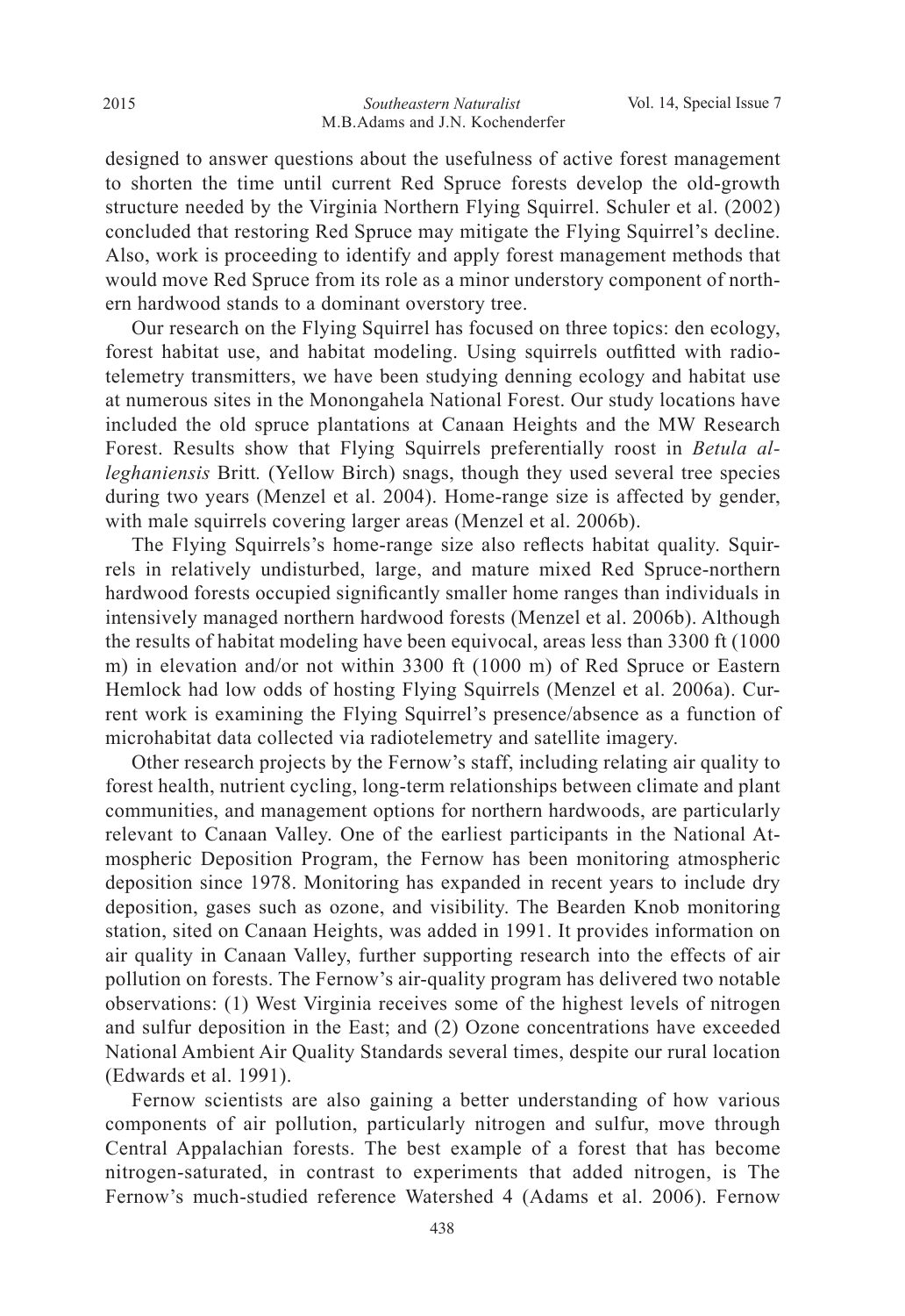scientists are participating in projects using computer simulation models to evaluate how changing levels of air pollution affect stream and soil chemistry in the Otter Creek and Dolly Sods Wilderness areas.

### **Conclusions**

Through our research on the Fernow, we have learned a great deal that is relevant to the friends of Canaan Valley. The Fernow has also earned an important niche in the larger scientific world. The Fernow participates in several national and international research networks, and our scientists participate in cross-site studies, such as the Long-Term Soil Productivity and Fire Behavior studies that are national and international in scope. Our customers are diverse, including private forest landowners, the wood-products industry, and other research scientists. Research completed on The Fernow will continue to be used in many ways, such as informing state and federal legislators about the storage of carbon in forest soils, helping public health officials understand the long-term patterns in air quality, and evaluating the effects of climate on stream flow. Recently, Fernow scientists were asked to provide information relevant to the statewide debate about forest management and flooding. Fernow staff also host numerous tours, called "show-me trips", for groups ranging from Parsons third-graders to foreign scientists. The Fernow is a valuable resource for the people of Tucker County, the state of West Virginia, the United States, and the world. The Fernow Experimental Forest and Canaan Valley share a long history and will continue to partner in a bright future.

## **Literature Cited**

- Abell, C.A. 1933. Notes on the past history of Elk Lick Run. Unpublished report. Timber and Watershed Laboratory, Parsons, WV.
- Adams, M.B., D.R. DeWalle, and J.L. Hom. 2006. The Fernow Watershed Acidification Study. Springer, Dordrecht, the Netherlands. 279 pp.
- Adams, M.B., P.J. Edwards, W. M. Ford, T.M. Schuler, M. Thomas-Van Gundy, and F. Wood. 2012. Fernow Experimental Forest: Research history and opportunities. Experimental Forests and Ranges EFR-2. USDA Forest Service, Washington, DC. 26 pp.
- Clark, T.G. 1954. Survival and growth of 1940–1941 experimental plantings in the spruce type in West Virginia. Journal of Forestry 52:427–431.
- DiGiovanni, D.M. 1990. Forest statistics for West Virginia–1975–1989. Resource Bulletin NE 114, USDA Forest Service, Northeastern Forest Experiment Station, Broomall, PA. 172 pp.
- Edwards, P.J., F. Wood, and J.N. Kochenderfer. 1991. Characterization of ozone during consecutive drought and wet years at a rural West Virginia site. Air and Waste Management 41:1450–1453.
- Hornbeck, J.W., and J.N. Kochenderfer. 1998. Growth trends and management implications for West Virginia's Red Spruce forests. Northern Journal of Applied Forestry 15:197–202.
- Kochenderfer, J.N., and J.W. Hornbeck. 1999. Contrasting timber harvesting operations illustrate the value of BMPs. Pp. 128–136, *In* J.W. Stringer and D.L. Loftis (Eds.). Proceedings of the 12<sup>th</sup> Central Hardwoods Conference. US Forest Service General Technical Report SRS-24. Southern Research Station, Asheville, NC.